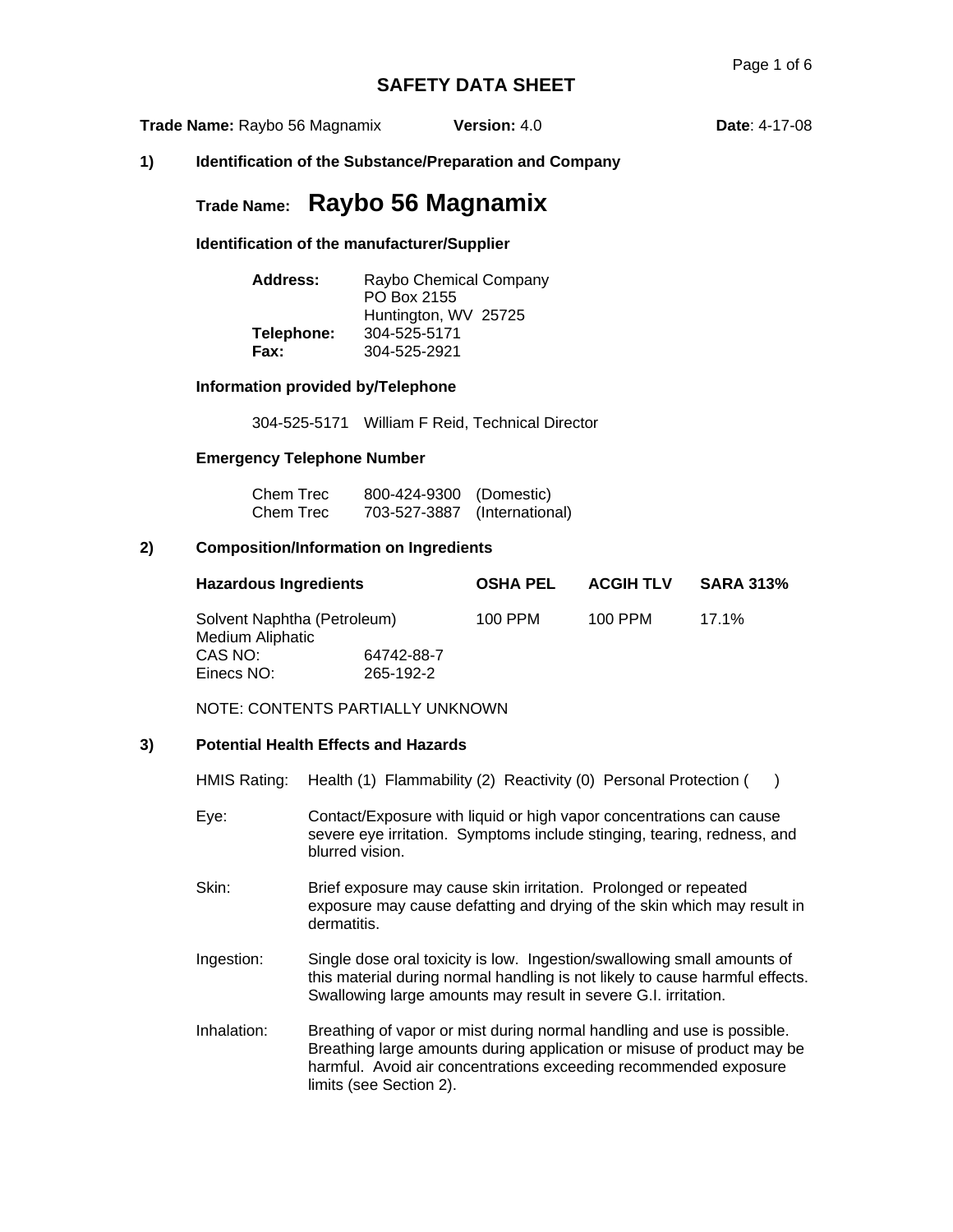|                                      | Trade Name: Raybo 56 Magnamix |                             |                             |                                                  | Version: 4.0                                                                                                                                                                                                                                                                                                                 | Date: 4-17-08 |
|--------------------------------------|-------------------------------|-----------------------------|-----------------------------|--------------------------------------------------|------------------------------------------------------------------------------------------------------------------------------------------------------------------------------------------------------------------------------------------------------------------------------------------------------------------------------|---------------|
| Chronic:<br>(Information)            |                               |                             | No Data                     |                                                  |                                                                                                                                                                                                                                                                                                                              |               |
| (Information)                        | Developmental:                |                             |                             | liquid or vapor.                                 | No Data. As a precaution, avoid prolonged or repeated exposure to                                                                                                                                                                                                                                                            |               |
|                                      | Symptoms of Exposure:         |                             |                             |                                                  | Signs and symptoms of exposure to this product through<br>breathing, swallowing, and/or passage of product components<br>through the skin may include skin irritation (burning, redness),<br>stomach or intestinal upset, irritation of airways, and central<br>nervous system depression which may lead to unconsciousness. |               |
| 4)                                   |                               | <b>First Aid Measurers</b>  |                             |                                                  |                                                                                                                                                                                                                                                                                                                              |               |
|                                      | Eyes:                         |                             |                             |                                                  | If symptoms develop, remove from exposure. Flush eyes with water while<br>holding eyelids open. If symptoms persist, seek immediate medical attention.                                                                                                                                                                       |               |
|                                      | Skin:                         |                             |                             | symptoms persist, seek medical attention.        | Remove affected clothing. Flush exposed skin with water to reduce irritation. If                                                                                                                                                                                                                                             |               |
|                                      | Ingestion:                    |                             |                             |                                                  | If symptoms develop, seek medical attention/advice. Contact a doctor or<br>poison control center for advice about whether to induce vomiting.                                                                                                                                                                                |               |
|                                      | Inhalation:                   |                             |                             |                                                  | If symptoms develop, move away from exposure and into fresh air. If<br>symptoms persist, keep person warm and quiet. Seek medical attention.<br>If breathing is difficult, administer oxygen.                                                                                                                                |               |
|                                      |                               |                             | <b>NOTE TO PHYSICIANS:</b>  |                                                  | Possible Aspiration Hazard. Note hazardous material<br>component(s) (Section 2).                                                                                                                                                                                                                                             |               |
| 5)<br><b>Fire Fighting Measurers</b> |                               |                             |                             |                                                  |                                                                                                                                                                                                                                                                                                                              |               |
|                                      |                               |                             | <b>Flammable Properties</b> |                                                  |                                                                                                                                                                                                                                                                                                                              |               |
|                                      | Flash Point:                  |                             |                             | 118°F (48°C)                                     | Method: Tag Closed Cup (TCC)                                                                                                                                                                                                                                                                                                 |               |
|                                      |                               | <b>Flammable Limits:</b>    |                             | Lower Flammable Limit:<br>Upper Flammable Limit: | 1.0%<br>Unknown                                                                                                                                                                                                                                                                                                              |               |
|                                      |                               |                             | Autoignition Temperature:   |                                                  | No Data                                                                                                                                                                                                                                                                                                                      |               |
|                                      |                               |                             |                             | <b>Hazardous Combustion Products:</b>            | Products of combustion may include carbon<br>monoxide, carbon dioxide, and hydrocarbons.                                                                                                                                                                                                                                     |               |
|                                      |                               | <b>Extinguishing Media:</b> |                             |                                                  | Carbon Dioxide, Dry Chemical for small fires.<br>Alcohol type or general purpose foam for large<br>fires. Water spray may be ineffective but may<br>be used to cool fire exposed containers.                                                                                                                                 |               |
|                                      |                               |                             | Fire Fighting Instructions: |                                                  | Wear self-contained breathing apparatus with all<br>appropriate turn-out gear and chemical resistant<br>protective equipment. Smother to exclude air.<br>Handle as an oil fire.                                                                                                                                              |               |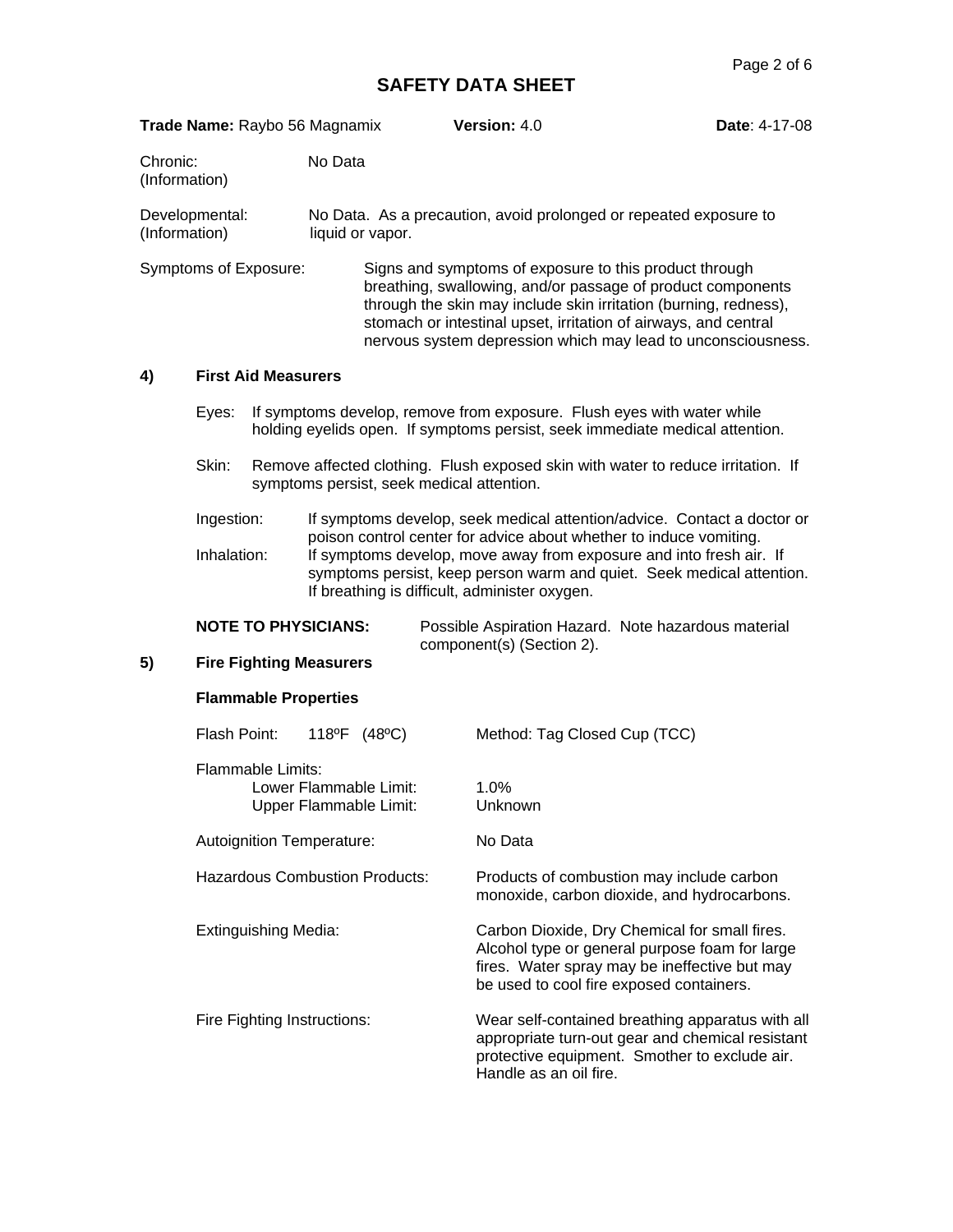| Trade Name: Raybo 56 Magnamix     |                                     | Version: $4.0$                                                                                                                                                                                                                                                                                         | <b>Date: 4-17-08</b> |
|-----------------------------------|-------------------------------------|--------------------------------------------------------------------------------------------------------------------------------------------------------------------------------------------------------------------------------------------------------------------------------------------------------|----------------------|
| 6)                                | <b>Accidental Release Measurers</b> |                                                                                                                                                                                                                                                                                                        |                      |
|                                   | Personal Precautions:               | Provide adequate ventilation. Wear appropriate<br>personal protective equipment (PPE) and exclude those<br>unprotected from the area. Eliminate all sources of<br>ignition.                                                                                                                            |                      |
| <b>Environmental Precautions:</b> |                                     | Prevent discharge to streams, lakes, or other bodies of<br>water. Transfer to a salvage vessel if possible. Notify<br>supervisors or proper authorities that a spill has<br>occurred. (See Section 13 for Disposal Information)                                                                        |                      |
|                                   | Methods for Cleaning Up:            | Stop spill at source. Immediately collect and<br>containerize uncontaminated product and use in non-<br>critical areas if possible. If contaminated (dirt,<br>deleterious materials, etc.) containerize and absorb any<br>residual or unrecoverable product with vermiculite, floor<br>absorbent, etc. |                      |

## **7) Handling and Storage**

- Handling: Handle containers (even empty) with caution. Combustible Liquid. Do NOT use product near heat, spark, open flame, or other sources of ignition. Empty containers retain product residue (vapor, liquid, and/or solids). Vapors are heavier than air and may travel along the ground or be moved by ventilation and ignited by ignition sources at locations distant from the handling point. Use recommended PPE when handling containers. Ensure availability of emergency eyewash and shower facilities. Minimize inhalation.
- Storage: Store closed containers in a cool, well ventilated place, away from ignition sources and incompatible material. Keep containers tightly closed.

### **8) Exposure Controls/Personal Protection**

- Engineering Controls: Provide sufficient mechanical (general or local exhaust) ventilation to maintain exposure below TLV(s) listed in Section 2. Always provide mechanical ventilation of confined spaces.
- Respiratory Protection: If engineering controls do not maintain airborne concentrations below recommended exposure limits, (Section 2), an approved (NIOSH/MSHA) respirator must be worn. Respirator type: chemical cartridge; mist, organic vapor; may be appropriate up to 10X PEL. Consult your safety administrator. Respiratory protection should be used in compliance with OSHA standard 29 CFR 1910.134.
- Skin Protection: During handling and application, wear solvent/chemical resistant gloves, rubber or Buna N. Wear clothing/coveralls appropriate for the risk of exposure.
- Eye Protection: During handling and application, minimum recommended protection is chemical splash proof goggles in compliance with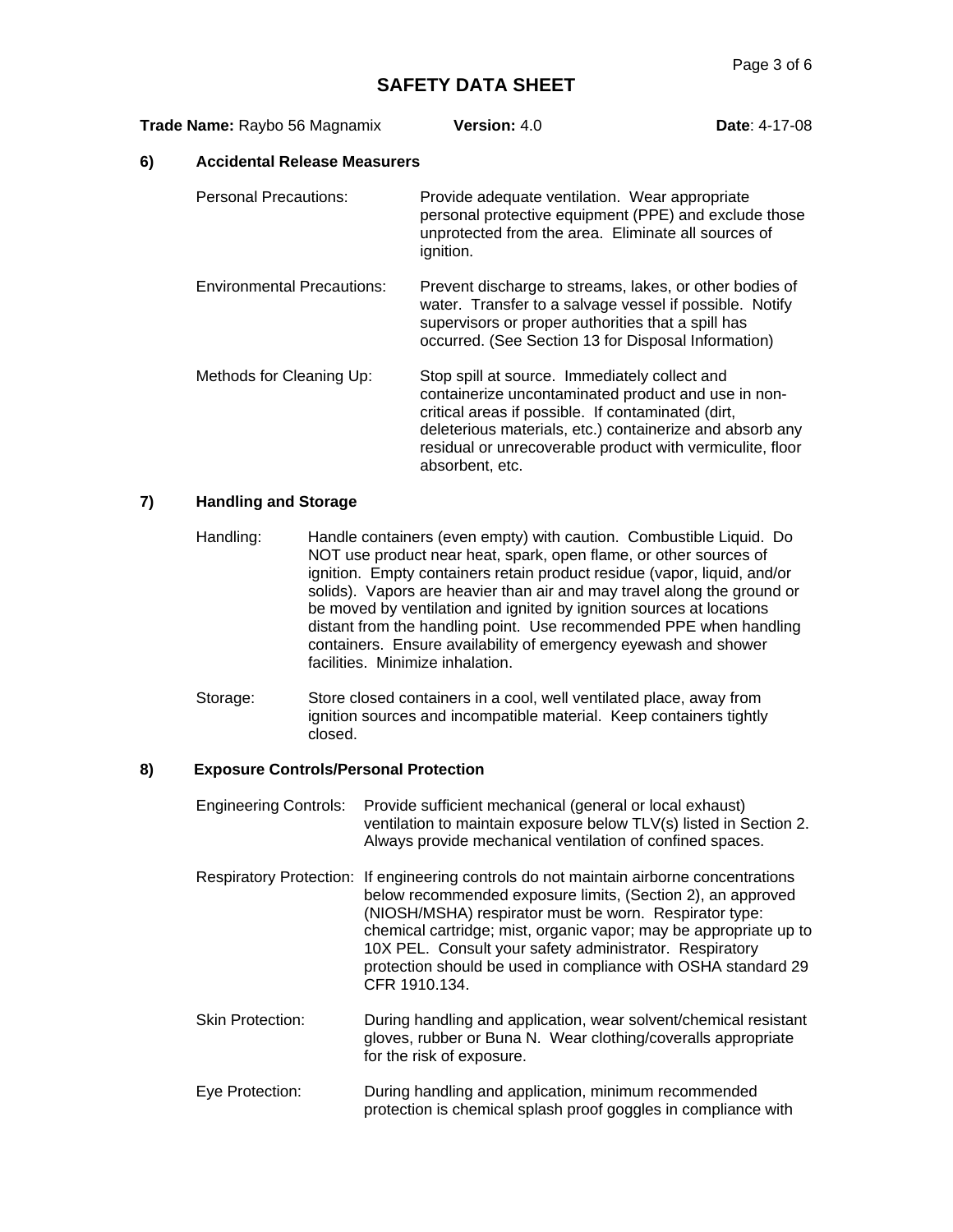**Trade Name:** Raybo 56 Magnamix **Version:** 4.0 **Date**: 4-17-08

OSHA regulations. Other type(s) safety glasses may be permitted. Consult your safety administrator.

## **9) Physical and Chemical Properties**

| <b>Boiling Point:</b> | 300°F (149°C)               |
|-----------------------|-----------------------------|
| <b>Melting Point:</b> | Not applicable              |
| Vapor Pressure:       | (for product) 2 mmHg @ 68°F |
| Vapor Density:        | 4.9 $(Air = 1)$             |
| Solubility in Water:  | Insoluble in water          |
| Specific Gravity:     | $0.984 + -0.006$            |
| PH:                   | Not applicable              |
| Odor:                 | Pine odor                   |
| Appearance:           | <b>Brown Liquid</b>         |

## **10) Stability and Reactivity**

| <b>Chemical Stability:</b>                      | <b>Stable Product</b>   |                                                                                                                                                     |
|-------------------------------------------------|-------------------------|-----------------------------------------------------------------------------------------------------------------------------------------------------|
| Incompatibility (Conditions to Avoid):          |                         | Avoid contact with or exposure to strong<br>oxidizing agents such as Nitric Acid or<br>Permanganate. Avoid possible ignition sources.               |
| <b>Hazardous Decomposition Products:</b>        | petroleum hydrocarbons. | Products of decomposition include carbon<br>monoxide, carbon dioxide, and various                                                                   |
| Hazardous Polymerization:                       | polymerization.         | Product will <b>NOT</b> undergo hazardous                                                                                                           |
| Thermal Decomposition:                          |                         | No decomposition when used as directed.                                                                                                             |
| <b>Toxicological Information</b>                |                         |                                                                                                                                                     |
| <b>Exposure Limit of Material:</b>              | See Section 2           |                                                                                                                                                     |
| Carcinogenicity of Material:                    |                         | The following components of this product have been<br>identified by ACGIH, IARC, NTP, and/or OSHA as<br>confirmed/suspected human carcinogens: None |
| Medical Conditions Aggravated by Over Exposure: |                         | Certain pre-existing eye, skin,<br>and respiratory disorders may<br>be aggravated by exposure to<br>this product.                                   |
| <b>Ecological Information</b>                   |                         |                                                                                                                                                     |
|                                                 |                         |                                                                                                                                                     |

## **12)**

**11)** 

| Ecotoxicological Information: | No Data |
|-------------------------------|---------|
|                               |         |

Chemical Fate Information: No Data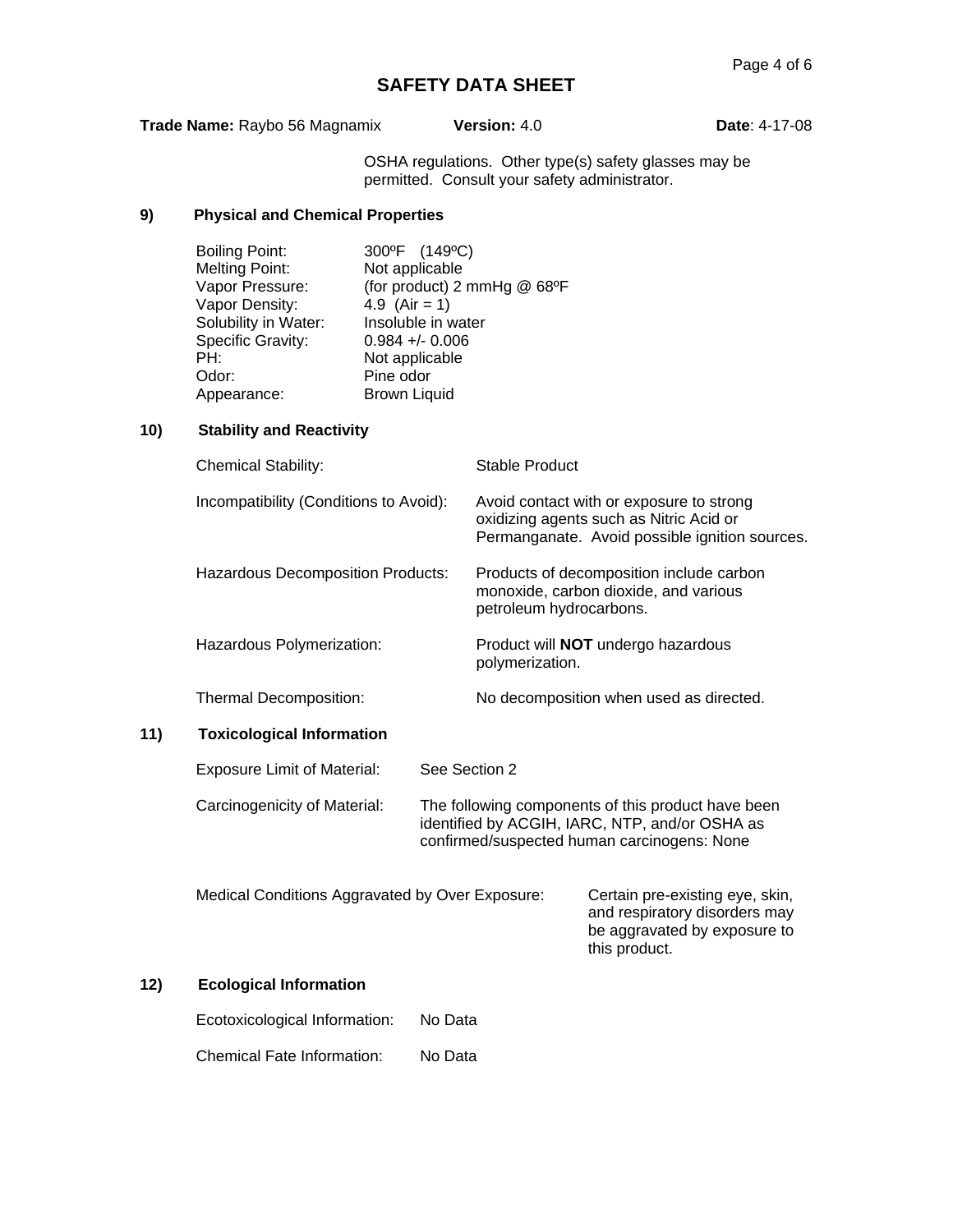**Date: 4-17-08** 

| Trade Name: Raybo 56 Magnamix | <b>Version: 4.0</b> |  |
|-------------------------------|---------------------|--|
|-------------------------------|---------------------|--|

## **13) Disposal Considerations**

Disposal Information: As local regulations may vary, all waste must be disposed of in accordance with federal, state, and local environmental protection regulations. This product is considered a hazardous waste if discarded (by ignitibility, Flash Point < 140ºF). Do not landfill. Incinerate or consign to a Hazardous Waste Facility. Preferably; to minimize waste, use only the amount necessary for the intended purpose. Store product properly for future use.

### **14) Transport Information**

| Land: USA:           | Non-regulated Liquid                                                                                                |
|----------------------|---------------------------------------------------------------------------------------------------------------------|
| International:       | Flammable Liquid N.O.S. (Petroleum Aliphatic<br>Hydrocarbon) 3, UN1993, PGIII                                       |
| Marine: IMDG/GGVSee: | Flammable Liquid N.O.S. (Petroleum Aliphatic<br>Hydrocarbon) 3, UN1993, PGIII, IMCO Class 3.3, EMS<br>$F-E$ , $S-E$ |
| Air ICAO/IATA:       | Flammable Liquid N.O.S. (Petroleum Aliphatic<br>Hydrocarbon) 3, UN1993, PGIII                                       |

### **15) Regulatory Information**

| USA: | Consult 29 CFR for applicable OSHA regulations. See Section 2 for |
|------|-------------------------------------------------------------------|
|      | permissible exposure limits. See Section 8 for minimum personal   |
|      | protection recommendations.                                       |

| CERCLA: | Reportable Quantities (RQ): | None |
|---------|-----------------------------|------|
|---------|-----------------------------|------|

SARA Hazard Categories: Immediate (X) Delay (X) Fire (X) Reactive () Sudden Release of Pressure ( )

| SARA 313 Reportable: | None Reported |
|----------------------|---------------|
|----------------------|---------------|

HAP (Hazardous Air Pollutants): None Reported

VOC (Volatile Organic Content): 1.61 lbs./gal (191.6 gm/L)

State "Right to Know": The following states have "Right to Know" laws, which may require user notification of Section 2 ingredients. Consult appropriate authorities to determine applicability. CA, NJ, PA, MA, CT, FL, LA, NY, RI.

Specifically: NJ "Right to Know" contents partially unknown

CAS CA Prop 65 NJ PA MA

None Reported